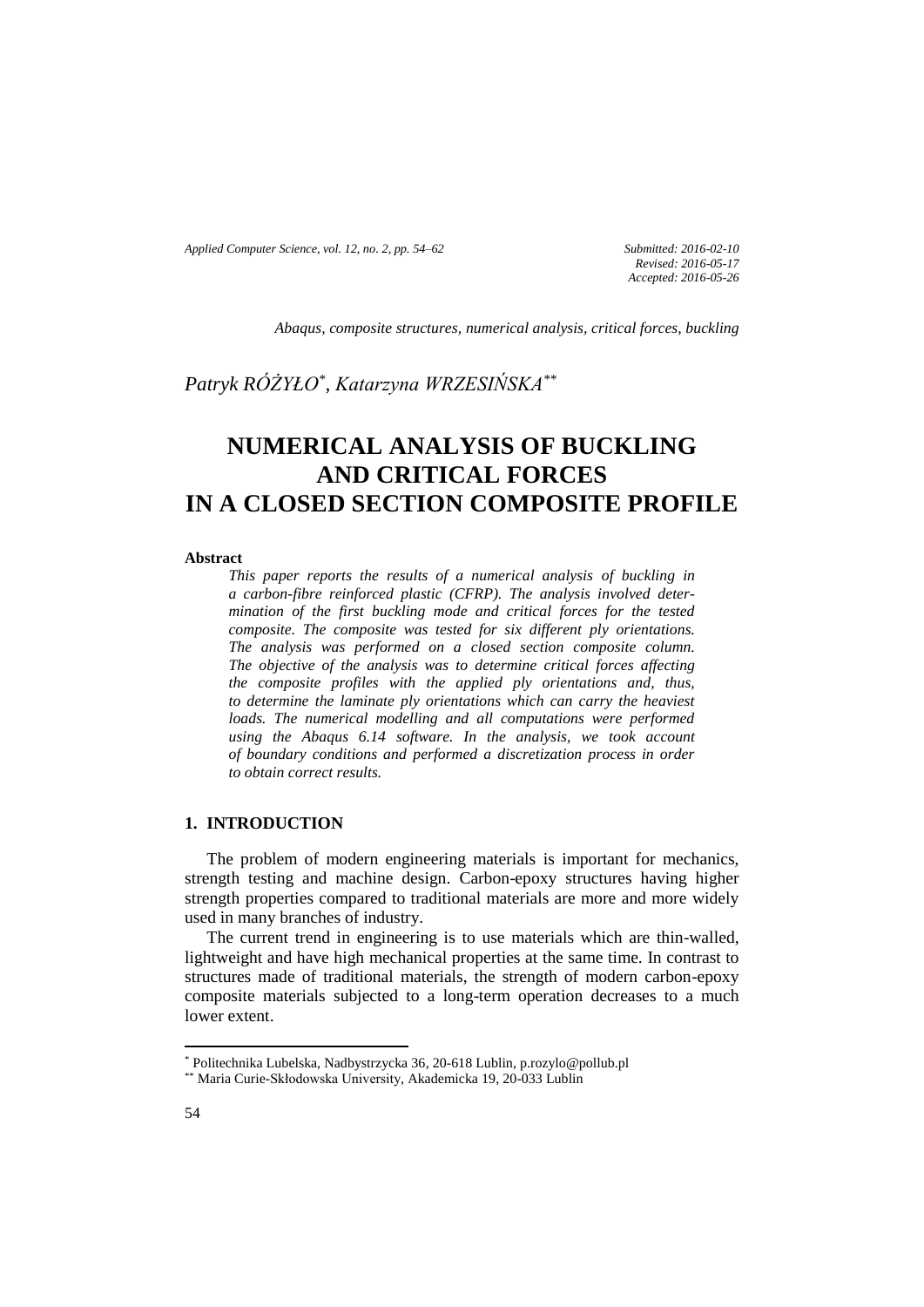CFRP profiles are much lightweight than steel or aluminium and have much higher strength properties. As a result of many years of research into composite materials, it was possible to clearly define their material properties via the properties of matrix and reinforcement which make up composite laminates.

Epoxy resin profiles are widely used in the aircraft industry. Due to technological progress, it is now required to implement lightweight structures which have a higher strength than those used at the beginning of development and production of aircraft subassemblies.

The load-carrying capacity of composite structures described in this paper is determined by a phenomenon which is commonly referred to as "loss of stability".

There are numerous works devoted to the investigation of composite profiles with different sections depending on their application in industry. A vast majority of the works on the problem of composite structures examine profiles with different types of open cross sections and geometric shapes.

The authors of the works [3, 4, 10, 11] introduced the fundamentals of design in the Abaqus system**.** Dealing with typically static problems, they demonstrated how to use the programme properly in order to describe a computational process correctly.

The publications [1, 2, 5, 7–9] report the results of investigations into composite structures. Their authors investigated the problems directly connected with buckling of thin-walled composite profiles having both open and closed sections. In addition to this, they also analyzed post-buckling states. They determined critical loads that given profiles can carry at the moment of stability loss. The results reported in these publications enabled the author of this paper to conduct further numerical analyses.

There is a growing interest in the problem of thin-walled composite structures due to mechanical properties of these materials. The design of composite structures is time-consuming and requires vast knowledge about properties of these structures in order to define and solve investigated problems correctly.

Problems connected with instability of composite profiles are one of the trends in both research studies and industrial development. Numerical environments such as Abaqus enable us to solve problems for suitably defined material properties and boundary conditions in real processes, and, as a result, we can perform a pre-production analysis of thin-walled composite structures.

If a numerical problem of profile buckling is defined correctly, the behaviour of real thin-walled structures will be modelled correctly, too.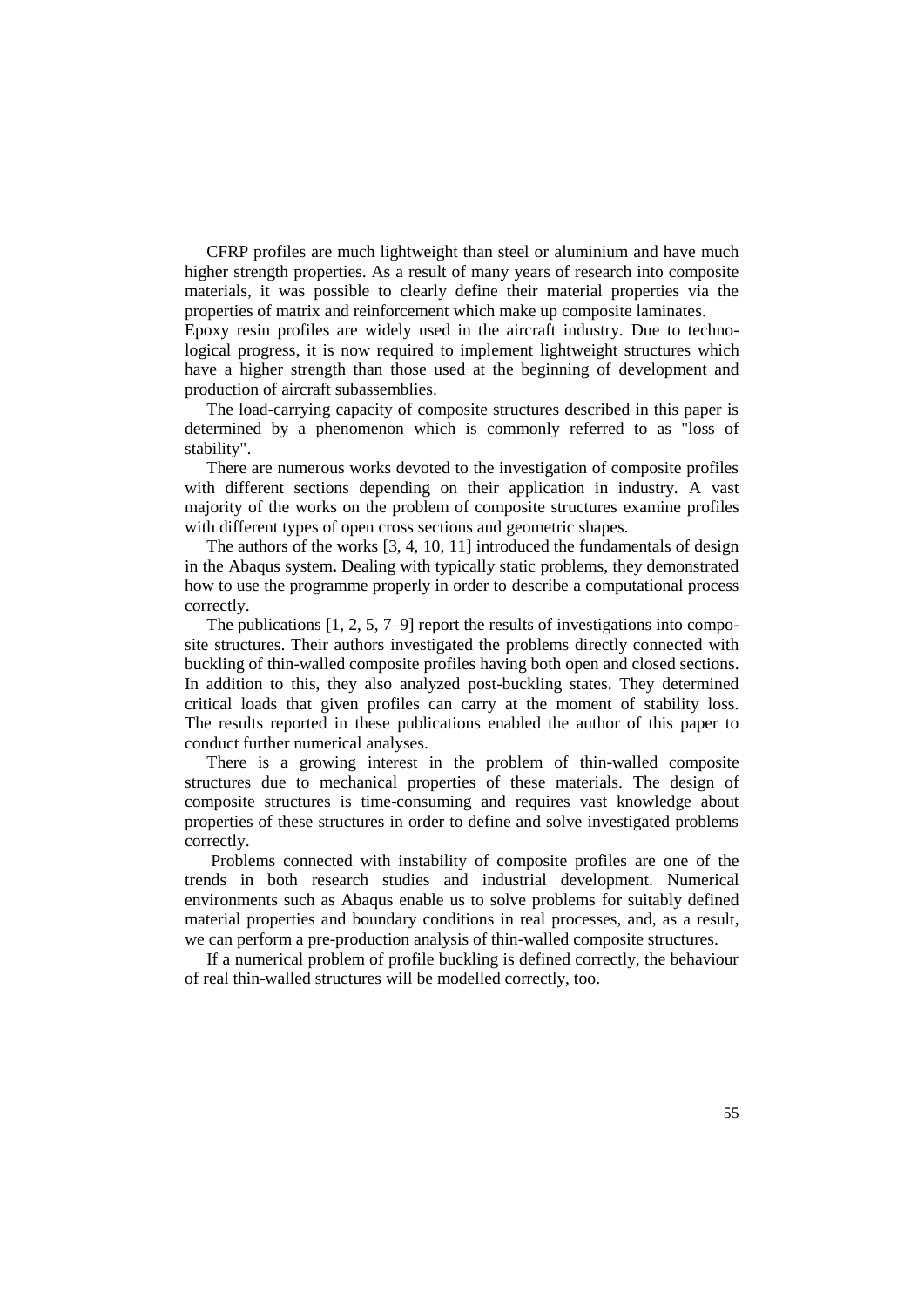#### **2. MATERIALS AND METHODS**

The study involved designing a numerical model of a profile made of carbonfibre reinforced plastic (CFRP). The numerical model was designed using the Abaqus software. The material was ascribed linear-elastic properties in twodimensional state of stress and had six independent material properties.

The test specimen was modelled as an orthotropic laminate, so its mechanical properties were typical of this kind of composite material, i.e. Young's modulus in fibre direction was equal to  $E_1 = 130.71$  GPa, while that perpendicular to fibres was  $E_2 = 6.36$  GPa; Poisson's ratio was  $v = 0.32$ ; Kirchhoff's modulus describing non-dilatational strain was the same for all three directions, i.e.  $G_{12} = G_{13} = G_{23} = 4.18$  GPa. Finally, the total height of the tested thin-walled composite column with a square closed section (40 x 40 mm) was exactly 300 mm.

The structure of the laminate was modelled by standard shell elements consisting of 6 plies. The thickness of a single ply was 0.131 mm, so the total thickness of the composite was 0.786 mm.

The paper investigates six different configurations of composite ply orientations. Every investigated configuration of ply orientation was strictly symmetric.

The below table lists all tested ply orientations of thin-walled composite columns.

| <b>Ply orientation</b> |                 |
|------------------------|-----------------|
| K1                     | 0/45/90/90/45/0 |
| K2                     | 0/90/45/45/90/0 |
| K3                     | 45/0/90/90/0/45 |
| K4                     | 45/90/0/0/90/45 |
| K5                     | 90/0/45/45/0/90 |
| K6                     | 90/45/0/0/45/90 |

 **Tab. 1. Comparison of composite ply orientations [source: own study]**

Ply orientation has a significant effect on strength properties of every structure. Structures with suitably selected ply orientations can carry much heavier loads than structures with random ply orientations. The essence of thinwalled composite structure design is to make them capable of operation under heavy load.

The solved problem was a typically static problem which did not took account of the object's weight or time of analysis. This work strictly refers to generally considered issues related to the strength test of thin-walled structures. Described issue is a typical problem to be solved in the analysis of stability.

A figure given below shows the Abaqus-generated numerical model of the tested composite and a ply orientation denoted as K4.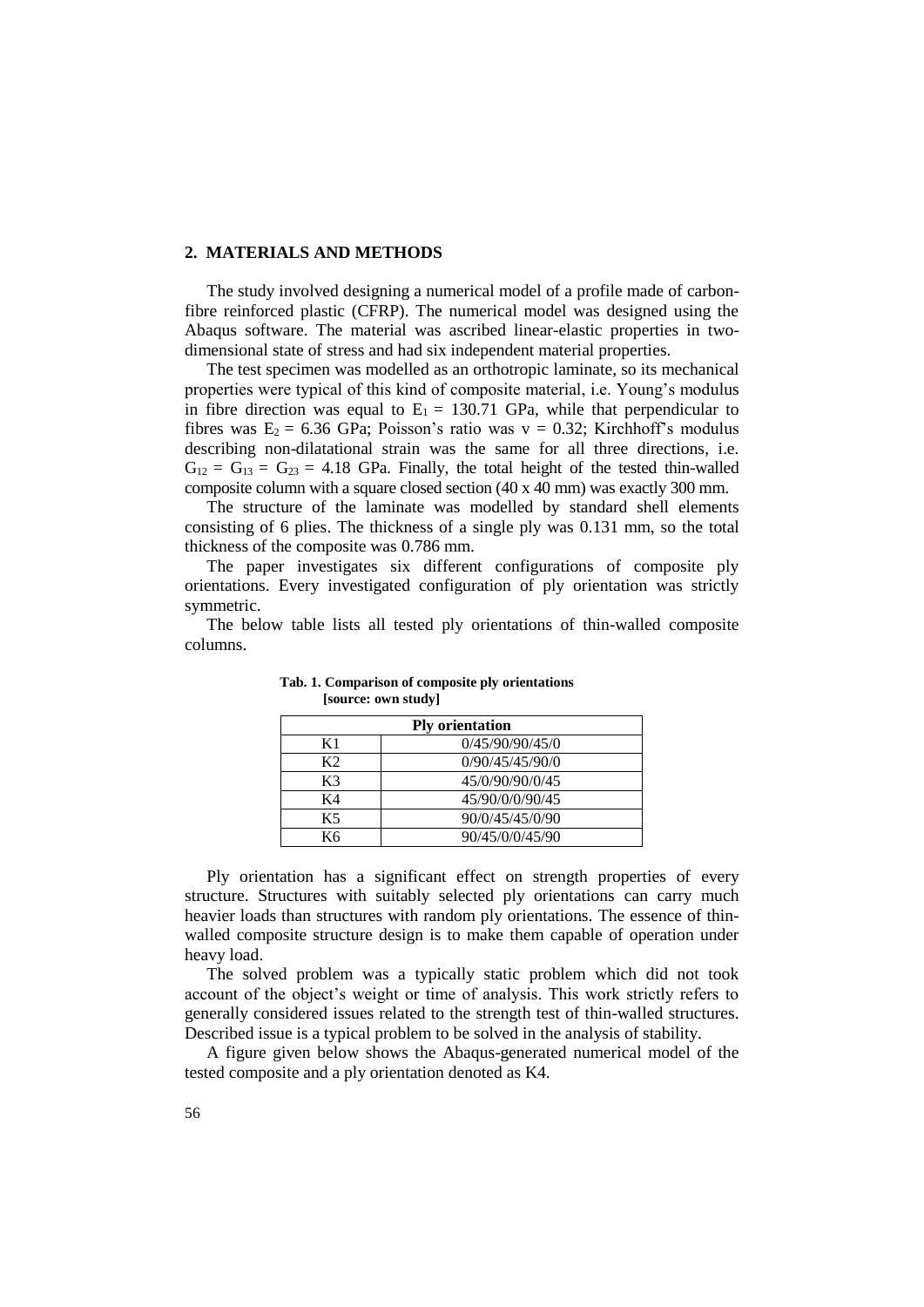

**Fig. 1. Test specimen: a) numerical model, b) ply orientation K4 [source: own study]**

The numerical model was analyzed only with respect to the state of instability. The objective of the analysis was to determine only the first mode of buckling and critical force for thin-walled profiles with all tested ply orientations.

The numerical model was defined by boundary conditions which enabled obtaining a correct mode of stability loss. The upper and lower edges of the profile were described by the relationships which made it possible to continue the analysis. The lower edges of the profile were fully blocked and prevented from displacement, hence  $U1 = U2 = U3 = 0$ . The translational degrees of freedom in the profile's upper edges were blocked only in the direction of axes X and Y, hence  $U1 = U2 = 0$ ; however, the thin-walled structure could move towards axis Z.

The unit force applied to the profile's edges acted on each of the four edges in a uniform manner, thereby simulating compression of a thin-walled composite structure. The unit force describing the upper edges of the structure was the ratio of the unit load to the sum of lengths of all four upper edges of the profile – hence, the load was equal to 1 (as a unit force) / 160 (i.e. the sum of edge lengths).

Buckling is generated by the compressive unit force acting on the thin-walled profile. The instability of the numerical model led to generating a specific number and shape of corrugations (half waves) within the entire composite structure.

The boundary conditions describing the numerical model and the direction of load from the unit force are shown in a figure given below.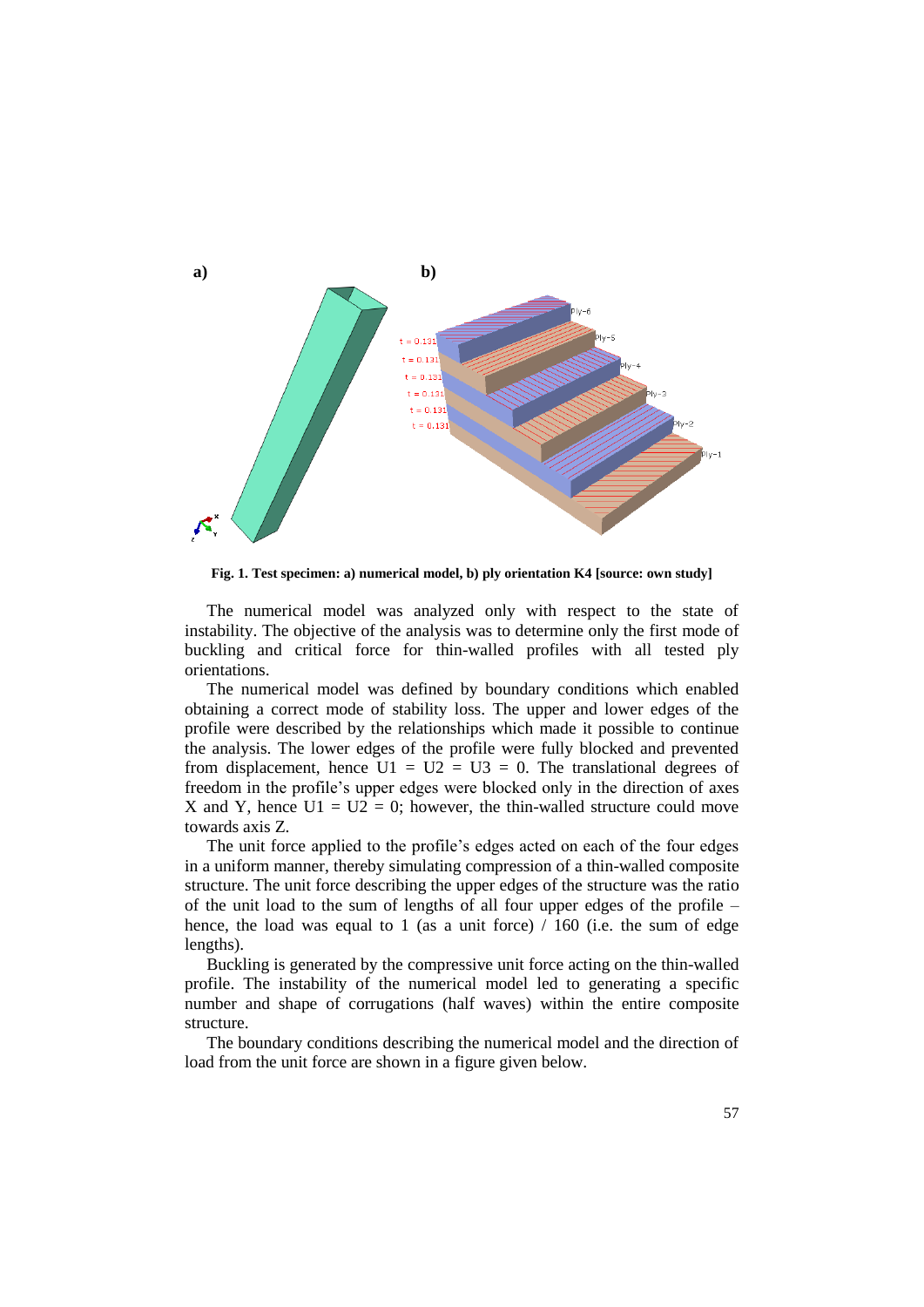

**Fig. 2. Boundary conditions of the numerical model [source: own study]**

The discretization of the numerical model was performed based on correctly defined mesh of finite elements. The shape of a thin-walled profile was a basic geometric solid, that is – a square stretched to an adequate length to create a composite column. The mesh was made of S4R elements, i.e. four-node, doubly curved elements with reduced integration.

The model consisted of 5200 finite elements and 5252 nodes. The mesh of the numerical model is shown below.



**Fig. 3. FEM mesh of the numerical model [source: own study]**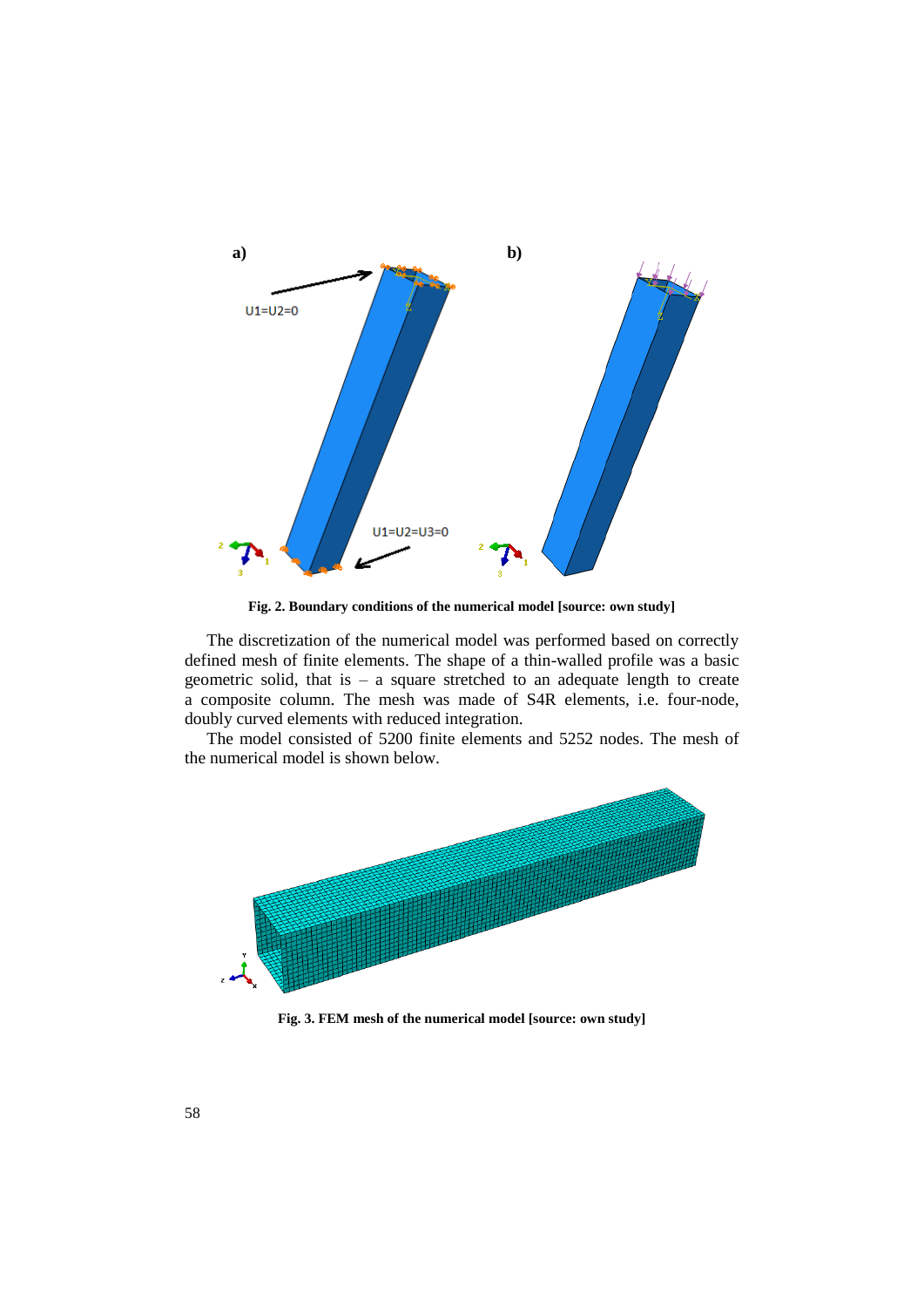## **3. RESULTS**

The numerical analysis involved determination of the first mode of buckling in composite columns for every tested ply orientation. In addition to this, critical forces were calculated for every ply orientation based on the pre-defined unit force.

The figures given below illustrate the first buckling mode for each of the analyzed ply orientation and the magnitudes of the critical force which causes buckling of the profile.



**Fig. 4. Modes of instability and critical forces (eigen value) for the following ply orientations: a) K1-0/45/90/90/45/0, b) K2-0/90/45/45/90/0, c) K3-45/0/90/90/45/0, d) K4-45/90/0/0/90/45 [source: own study]**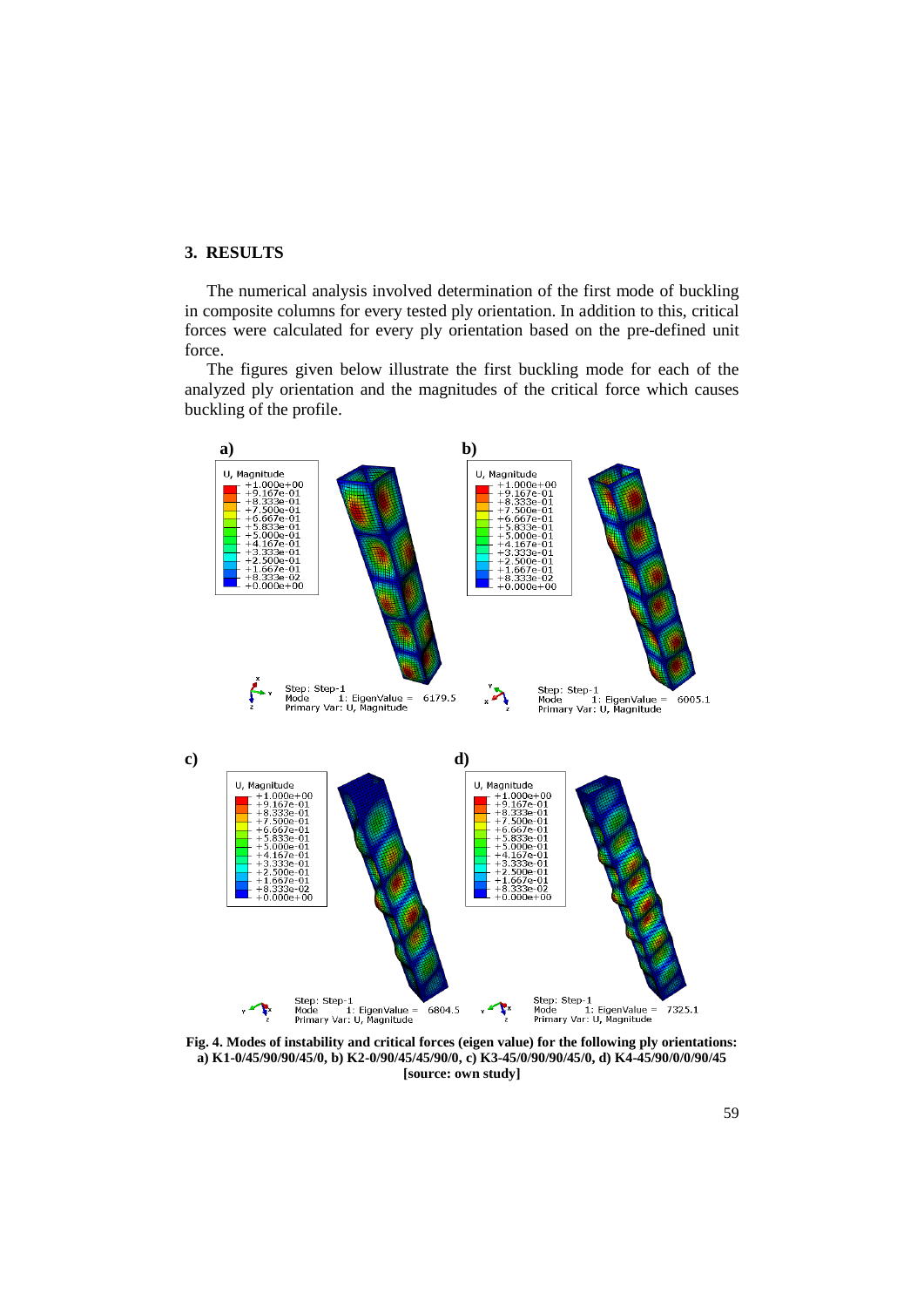

**Fig. 5. Modes of instability and critical forces (eigen value) for the following ply orientations: a) K5-90/0/45/45/0/90, b) K6-90/45/0/0/45/90 [source: own study]**

Based on the results of instability and critical forces (eigen values), it is possible to establish a hierarchy of thin-walled profiles in terms of their rigidity, from higher rigidity profiles to profiles having lower rigidity. The profiles with the ply orientations 0/90/45/45/90/0 (K2) and 90/0/45/45/0/90 (K5) had almost the same critical force. In the first case, this force is equal to 6005.1 N, while in the other – it is  $6005.7$  N, which proves that they were put under a very similar load.

The differences in operation of the analyzed profiles mainly consisted in a different number of generated half-waves. Other profiles reveal a significant discrepancy both in terms of critical forces and the number of half-waves produced in the compression process. Profiles described by the ply orientations 45/0/90/90/0/45 (K3) and 45/90/0/0/90/45 (K4) were characterized by the highest rigidity, as both of them could carry the highest loads. A thin-walled column with the ply orientation  $45/90/0/90/45$  (K4) was characterized by a critical force of 7325.1 N; this load was by 22% higher than that of the profile described as K2.

Profiles with lower critical forces such as K1, K2, K5, K6 are more energyconsuming than others. The higher rigidity and energy absorption of thin-walled composite structures results from their adequate laminate ply orientation. The analysis enabled thorough investigation of the behaviour of closed section composite profiles.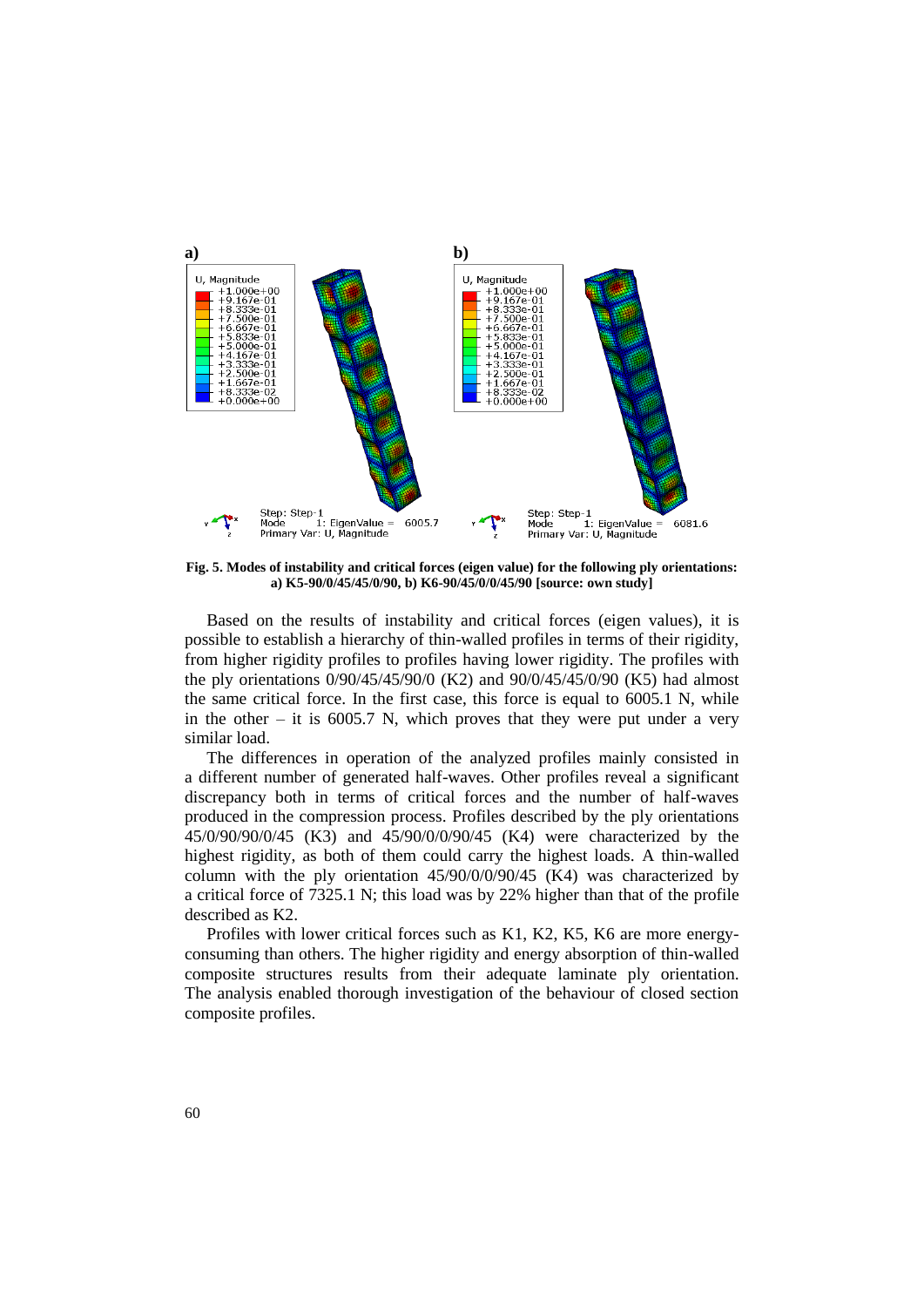### **4. CONCLUSIONS**

Numerical modelling is an ideal tool for simulating real processes and – provided a problem is defined correctly - can generate desired results.

The analysis of six different laminate ply orientations in a column made of carbon-fibre reinforces plastic (CFRP), give only initial information about the character of post-critical deformations. In addition, the next step in this study should be a non-linear analysis using FEM method. The results of numerical analysis should be confronted with the results obtained on the way of experimental analysis, in order to verify the results obtained by finite element method. The next steps of the research will be associated with the carrying out of experimental analysis.

In the aircraft and automotive industries, it is important to use light yet rigid and high-strength subassemblies which should often be capable of absorbing generated energy.

Laminate ply orientation has a vital effect on a composite structure, as a suitable ply orientation can ensure that the structure's load-carrying capacity will be by up to several dozen percent higher than it is the case with other basic ply orientations.

The results of investigation into the problem of instability and critical forces led to formulation of the following conclusions:

- thin-walled composite profiles with square closed section undergo buckling under specific critical forces,
- laminate ply orientation has an effect on loads that can be carried in a state of instability,
- depending on a laminate ply orientation, the composite operates under applied load at a different number of half-waves,
- $-$  the number of half-waves in a given ply orientation of a thin-walled composite structure only describes the behaviour of the composite material but has no effect on the determined critical force,
- depending on manufacturing and technological demand, it is possible to produce thin-walled composite columns which have higher rigidity or energy consumption,
- symmetric ply orientations beginning and ending with the 45º ply are characterized by a significantly higher rigidity, while the structures which begin with 90 **º** and 0 **º** plies have a considerably high energy absorption,
- profiles with a symmetric ply orientation are characterized by an even distribution of load over the entire length of the model, which is proven by the presence of symmetric and evenly distributed half-waves over a length of these structures.